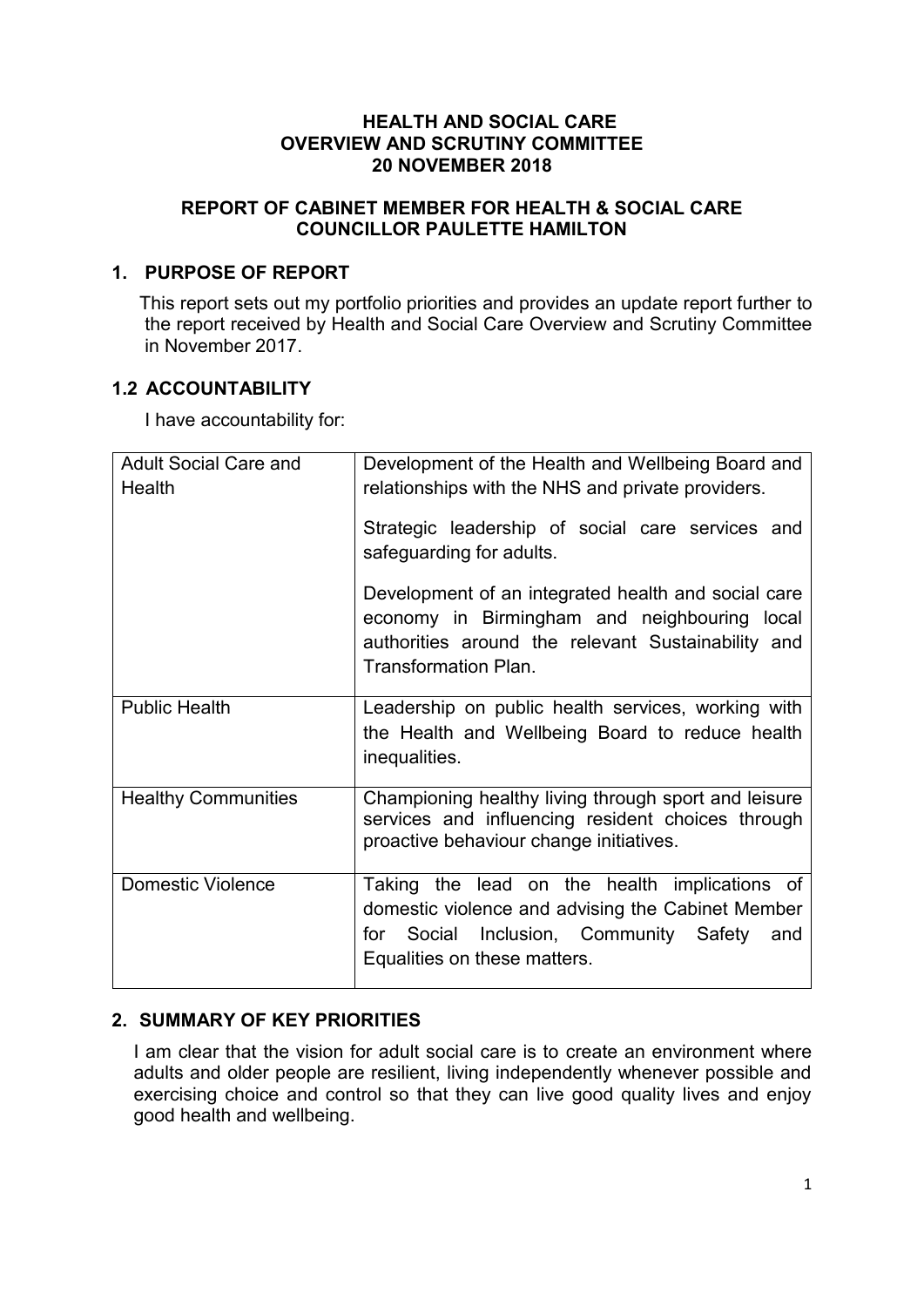- Working with our partners on the integration of Health and Social to secure the planned extra NHS older adults' contributions planned through HWB and BCF work towards new models of front line integration with the NHS, and extending true personalisation;
- Ensuring we continue to have the Citizen Voice embedded through the changes process and that we are able to ensure that our citizens understand and buy into changes with the desire to improve outcomes for our most vulnerable through co-production;
- Working towards ensuring our mental health service are recovery focused; and working with our partners on Suicide Prevention;
- Increasing personal control and independence through increasing the take up of direct payments and personal budgets;
- Continue to reduce the health inequalities that are prevalent in some of our communities and targeting services at those most in need;
- Looking at what the community offer is and how we can build on this and see how we can work better together at a place based level on reducing social isolation and loneliness.

## **3. PARTNERSHIP WORKING**

#### **3.1 Birmingham and Solihull Sustainability and Transformation Plan**

There have been significant developments and progress in partnership working with health through the Sustainability and Transformation Partnership (STP). I provided an update in the Chamber at Full Council and Paul Jennings also kindly provided an opportunity for elected members to attend a briefing session in the Council House earlier this month.

One of the four key strands set out in the STP is the **Ageing Well Programme**, which is led by the Corporate Director for Adult Social Care and Health on behalf of all partners. This programme represents Birmingham's response to the Care Quality Commission (CQC) system review which took place in January 2018 and is focussed on delivering sustainable improvements to ensure that older people can live better quality lives, exercise independence, choice and control. Both the Health and Wellbeing Board and STP fully support the programme and progress is regularly reported to both Boards.

There are 3 major work streams within the programme:

#### 1) Prevention

Work on this programme is well underway, and is building on the activity initiated by the City Council in relation to the development of community assets via Neighbourhood Networks. Health partners have been successful in securing national funding to develop social prescribing and there has also been positive work in relation to intergenerational activities, with education colleagues agreeing to include this in their sessions with schools in November.

2) Early Intervention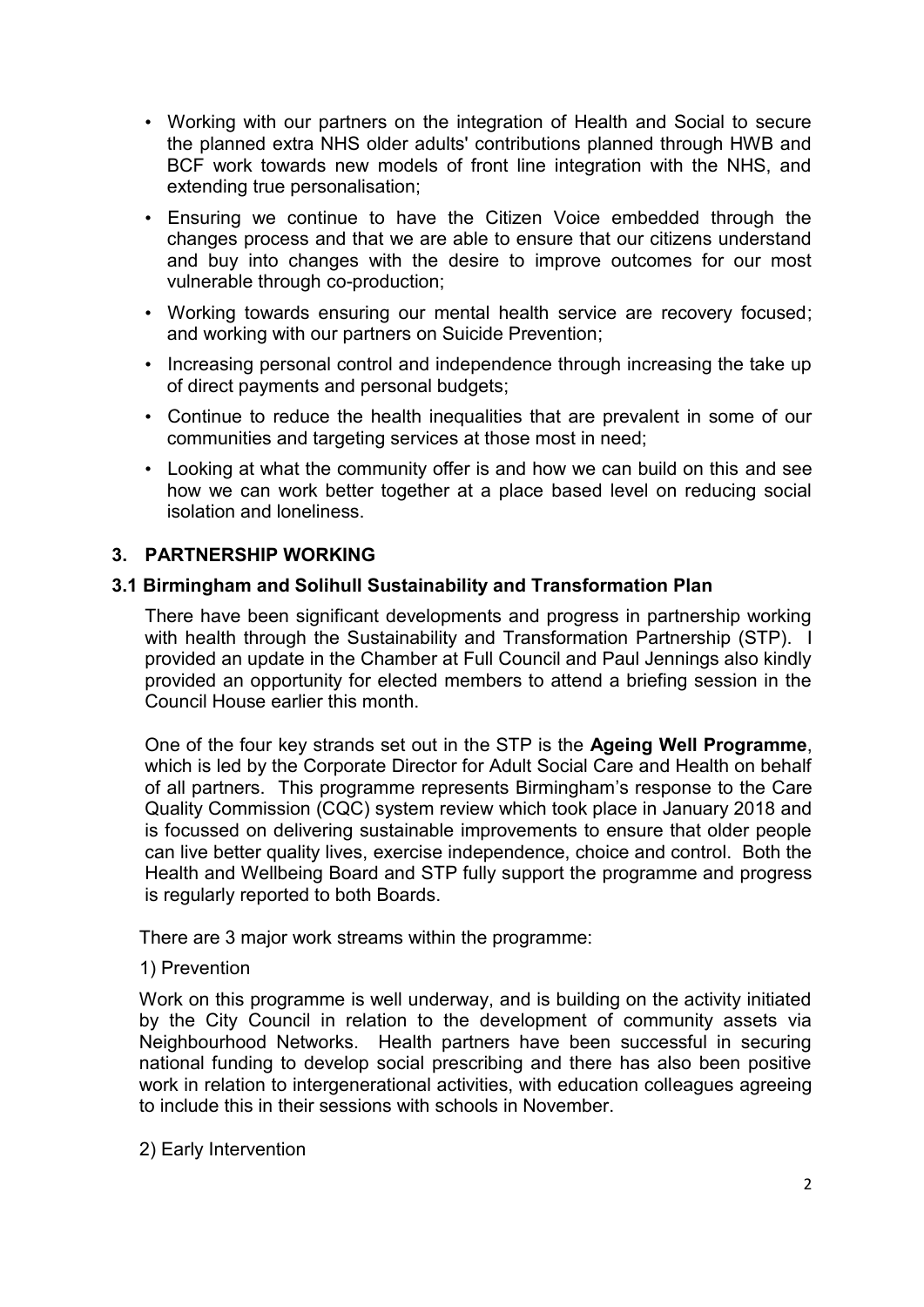This work is moving forward well, with a prototype scheduled to go live this month. The work is truly system-wide with resources and commitment from all health and care partners, and senior leadership to implement the changes required from the prototype. The prototype will build and test a new approach to integrated delivery therapy led recovery, enablement and support that ensure we provide the right care, at the right time in the right place as a partnership.

#### 3) Ongoing personalised support

This work is moving forward positively, with updates on personal care and health budgets presented to the Health and Wellbeing Board. Since, the last report there has continued to be an increase in the take up of direct payments.

## **3.2 Health and Wellbeing Board**

Over the past year I have increased the frequency of Board meetings and extended the membership.

We have a new vice chair, Dr Peter Ingham, the Clinical Chair of Birmingham and Solihull (BSol) Clinical Commissioning Group (CCG), and I have also reviewed the membership of the Board to reflect the significant changes in both personnel and organisational structures in the Council, CCGs and NHS Providers as well as in the strategic environment in which the Board operates.

We have strengthened the Board by inviting members from:

- the Birmingham and Solihull STP
- the Department of Work and Pensions (DWP)

The Board has focused on a number of areas including:

- Updates on progress against key areas of the Health and Wellbeing Strategy
- Progress against the CQC action plan
- Key developments in the STP
- Plans for Place Based Working from Adult Social Care, the CCG and the STP

## **3.3 Public Health**

I am delighted that next month we will be producing our Public Health Report, which will focus on 'Fulfilling Lives for Under Fives'. It is well documented that the first five years of a child's life and pre-birth care are the key foundation years that influence the outcomes of a child. The underlying theme is poverty in its widest context as there are a number of factors that need to be addressed – reducing homelessness, increasing the number of suitable homes, access to education training and work opportunities. There are five overarching recommendations which look at how the health and social care system in its widest sense can improve outcomes for children.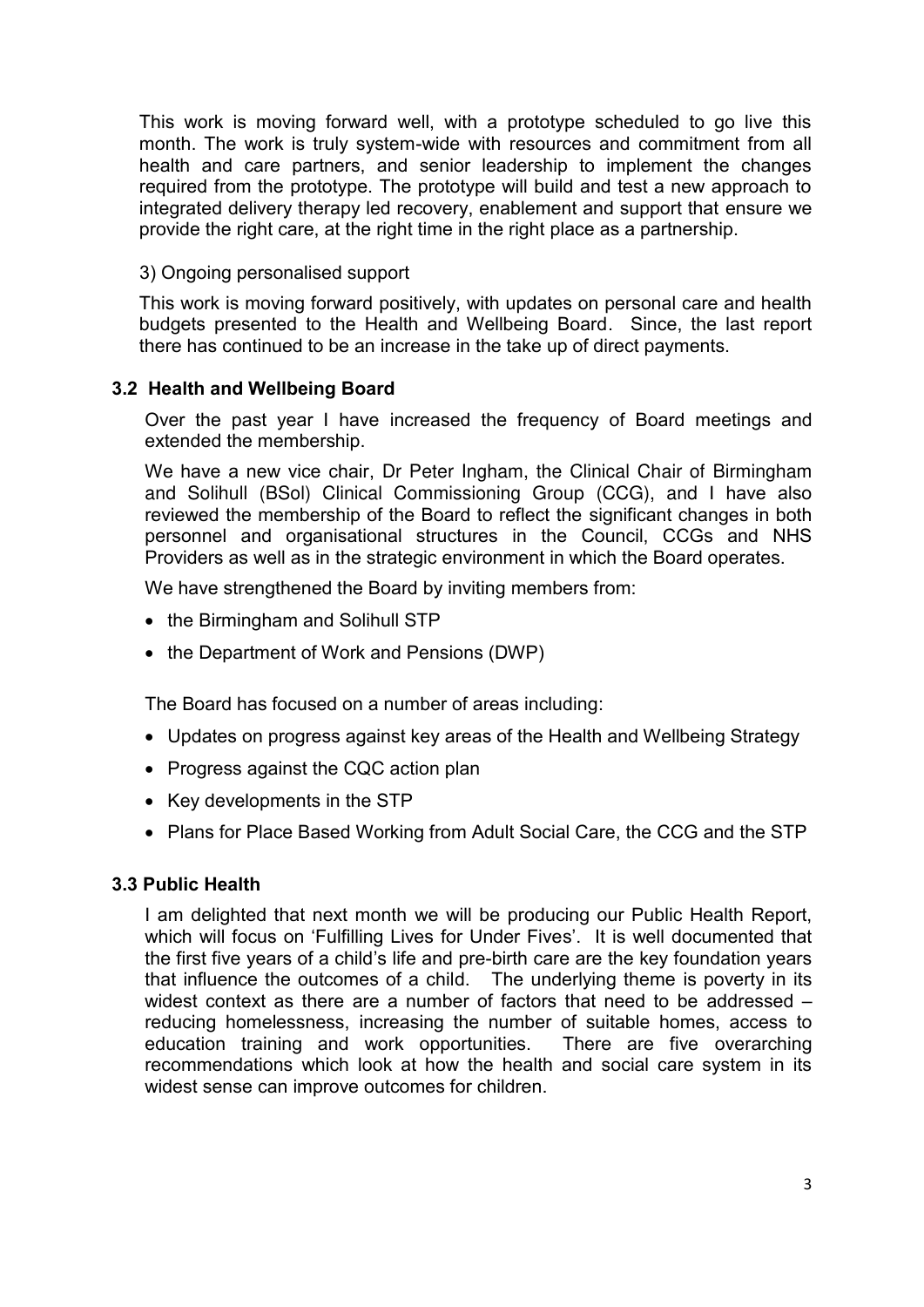Since the CQC report highlighting a number of issues with the Joint Strategic Needs Assessment (JSNA). I can report that improvements have been and are continuing to be made under the direction of the Director of Public Health.

The **website** has now been redesigned to improve navigation and the content organised to reflect the Council, Health and Wellbeing Board and STP priority areas, particularly:

*Starting well - maternity, children and young people Living well - working age adults Ageing well - older people* 

Place based intelligence has also been developed with the District Health Profiles launched in January 2018. These were developed over time with district committees based on data routinely available at district and/or ward level. There is a variety of information available on each district and ward, including population, age, employment and health.

Additionally, work is ongoing with BSol CCG GP leads to develop locality profiles. The profile for West Birmingham informed a presentation to the September CCG Governing Body. Work is continuing to develop the profiles with the other locality leads.

## 3.4 **JSNA**

An **Older Adult**s JSNA Sub-Group has been established with representatives from:

- Public Health and Commissioning
- Age Concern
- Ageing Better in Birmingham Programme
- Birmingham and Solihull Clinical Commissioning Group
- Birmingham Voluntary Services Council

The purpose of the group is to identify the key issues from across the health and wellbeing system to be included on Birmingham's Older Adults JSNA webpages.

These will come via the priorities in strategic documents, policies, commissioning plans and improvement plans relevant to the topic area.

To strengthen the process a new JSNA Strategic Group is being established, chaired by the Director of Public Health, with membership including senior strategic decision makers from across the board. The group will:

- Prioritise requests for JSNA work
- Develop an annual JSNA work plan for sign off by the Board
- Ensure organisational commitment to the development of specific needs assessment
- Ensure quality of JSNA through governance process and evaluation
- Report progress and issues to the Health and Wellbeing Board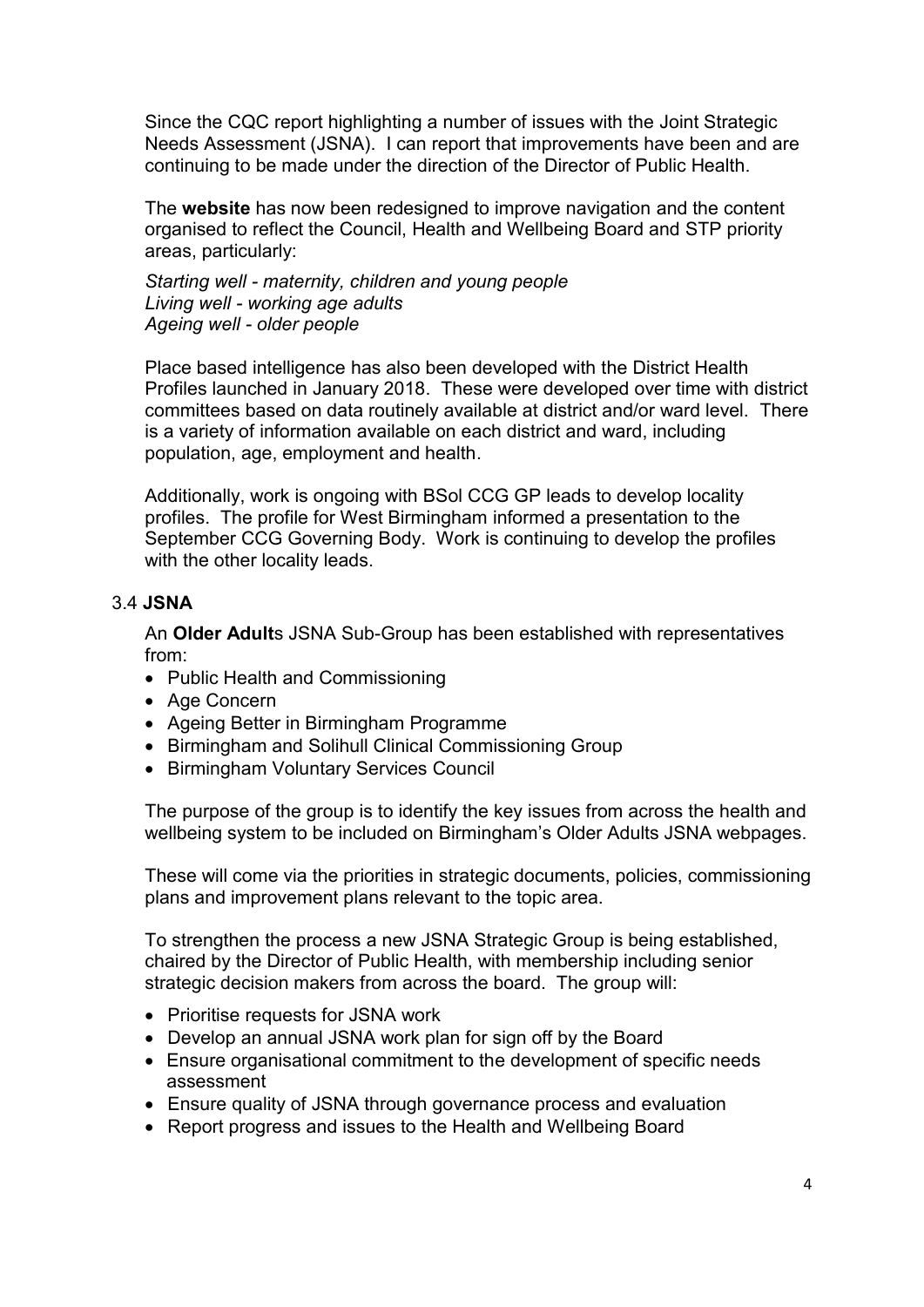#### **3.5 The Better Care Fund**

The approach to the Birmingham Better Care Fund has been reviewed this year, with partners agreeing to focus on key areas to deliver improved benefits to citizens through a joint commissioning approach across the City Council and CCGs. Significant progress has been made in relation to support for carers, with the agreement to a joint all-age **Carers Strategy**, and a joint approach to future commissioning that will align funding and ensure a single framework for support that can be easily understood and accessed by citizens.

#### **3.6 iBCF**

The improved Better Care Fund has been targeted at activities that address immediate challenges, as well as supporting the overall improvement agenda for Adult Social Care and Health. There has been significant joint working on reducing delayed transfers from hospital, where performance has significantly improved compared to the previous year. The use of the Improved BCF has been agreed and is fully supported by health partners, and a similar approach is being taken to the use of the additional one-off winter pressures funding announced recently.

Planning for winter continues to be a huge challenge for the Council and health partners and there is a strong commitment to improving outcomes in the shortterm while longer-term changes continue to be developed.

#### **3.7 Prevention**

Cabinet agreed a 'Prevention First' Strategy last November, which was a critical element of delivering the overall improvement agenda for Adult Social Care and Health. Work is now well underway to establish Neighbourhood Networks, commissioned from third sector providers, to develop community assets at a neighbourhood level, and this work is progressing hand in hand with the introduction of the Three Conversations Model of social work.

As well as this important work focussed on older people, I have also been working collaboratively with Cabinet Member colleagues to improve the support to the most disadvantaged and vulnerable in our city. The Homelessness Prevention Strategy was approved by Council earlier in the year, and recognises that vulnerable people, particularly those with disabilities and mental health issues, are more likely to be at risk of homelessness. Building on this, Birmingham played a key role in the successful WMCA Housing First bid, which has secured £9.6m to tackle rough sleeping through meeting the housing and support needs of some of the most vulnerable and excluded people in the city.

## **3.8 Domestic Abuse Prevention Strategy**

I was very pleased that Cabinet approved the Domestic Abuse Prevention Strategy, which was informed by extensive consultation and supported by both the public and professionals. Work is now underway to take forward the commitments made by partners at the launch event in June this year.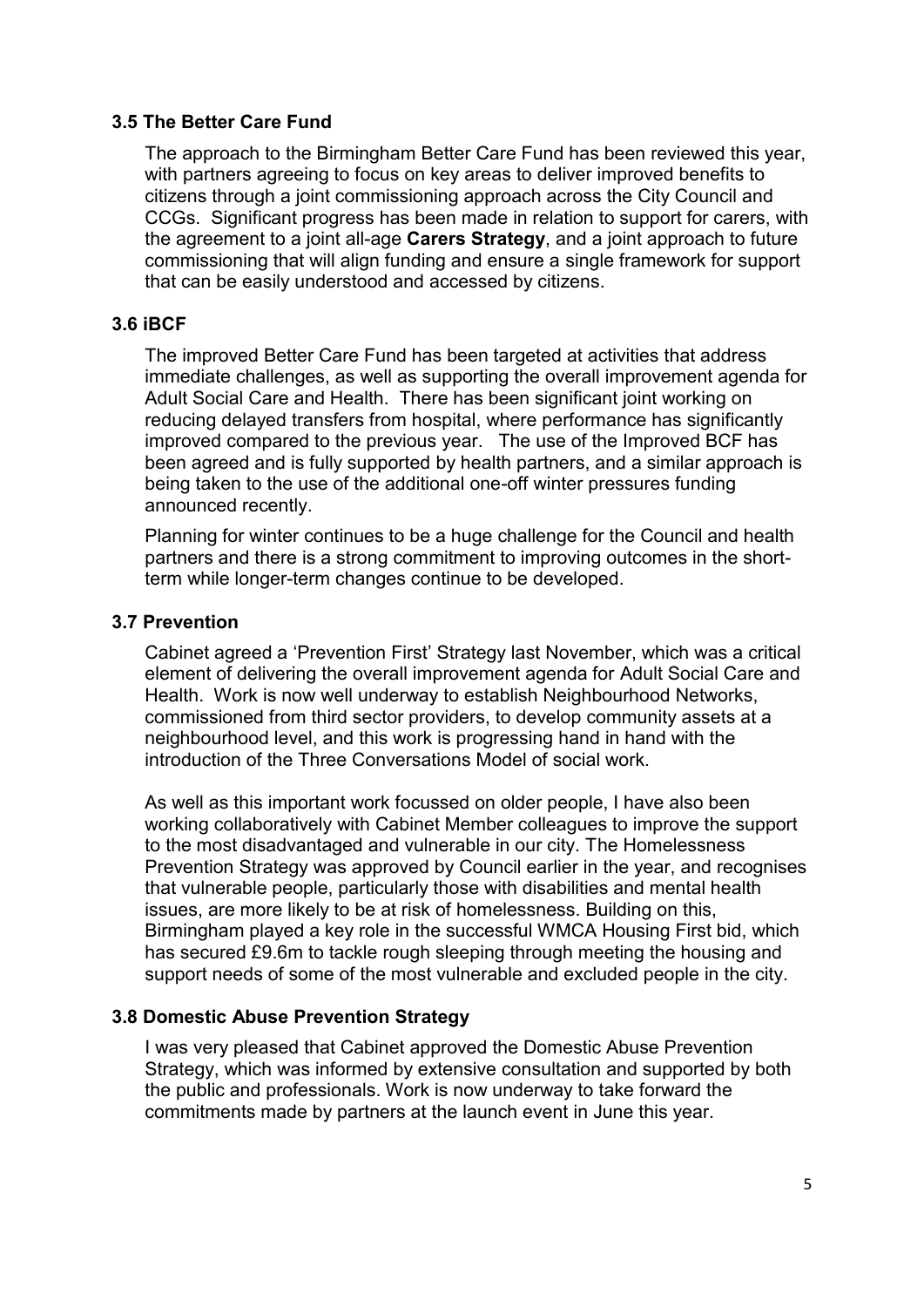The delivery of the action plan is now being overseen by the Violence Against Women and Children's Steering Group and reports into the Health and Wellbeing Board and Community Safety Partnership.

## **3.9 Commissioning and market shaping**

Last year I highlighted my determination to improve the quality of care that we purchase, and I am pleased to report that a new commissioning framework was supported by Cabinet and is now being implemented. Our ambition is to work with and give support to providers to achieve sustainable improvements in the quality of care that vulnerable people in Birmingham receive. The new arrangements will ensure that it will no longer be possible for providers whose services are not of a sufficient quality to secure packages on the basis of price. The new arrangements for residential and nursing care are being implemented, and a formal procurement process for home support is underway. I do not underestimate the scale or the challenge of this change but I am committed to an approach that puts the quality of life for vulnerable citizens first.

## **3.10 Learning Disability**

Particular effort is being made to build partnership to deliver the Transforming Care Programme which seeks to support adults with autism and learning disability to move from hospital to the community. Dedicated social work support has improved relationships with health partners and improved the complex partnership arrangements that enable discharge from hospital.

Whilst the Day Opportunity Strategy agreed by Cabinet in July aims to improve outcomes for all citizens with eligible care and support needs, we are expecting to see significant improvements for adults with a learning disability in terms of our ability to support people to make a greater contribution to community life and where they have the ambition to work, enable the opportunity for work.

It may take a while to see the impact of this work, but I am passionate about social inclusion and that all adults should have the chance for a good quality of life in the City, be supported in the least restrictive form of supported accommodation such as Shared Lives and have access to work.

## **3.11 Mental Health**

I have a vision that citizens with mental health needs have good quality support and can access this as close to home as possible. As a partner in a complex system under pressure, this is not an easy task. To help get us there we have developed new partnerships with primary care and with Birmingham and Solihull Mental Health Foundation Trust (BSMHFT) to develop new models of primary and community care. To support this approach mental health social work is now place based in constituency teams and with a social model of mental health, to replicate and embrace the three conversations approach to social work.

Urgent Care is a real concern in the City and more people are accessing support via Accident and Emergency (A&E) or by being arrested by the police. We are working with partners to find different ways to support people.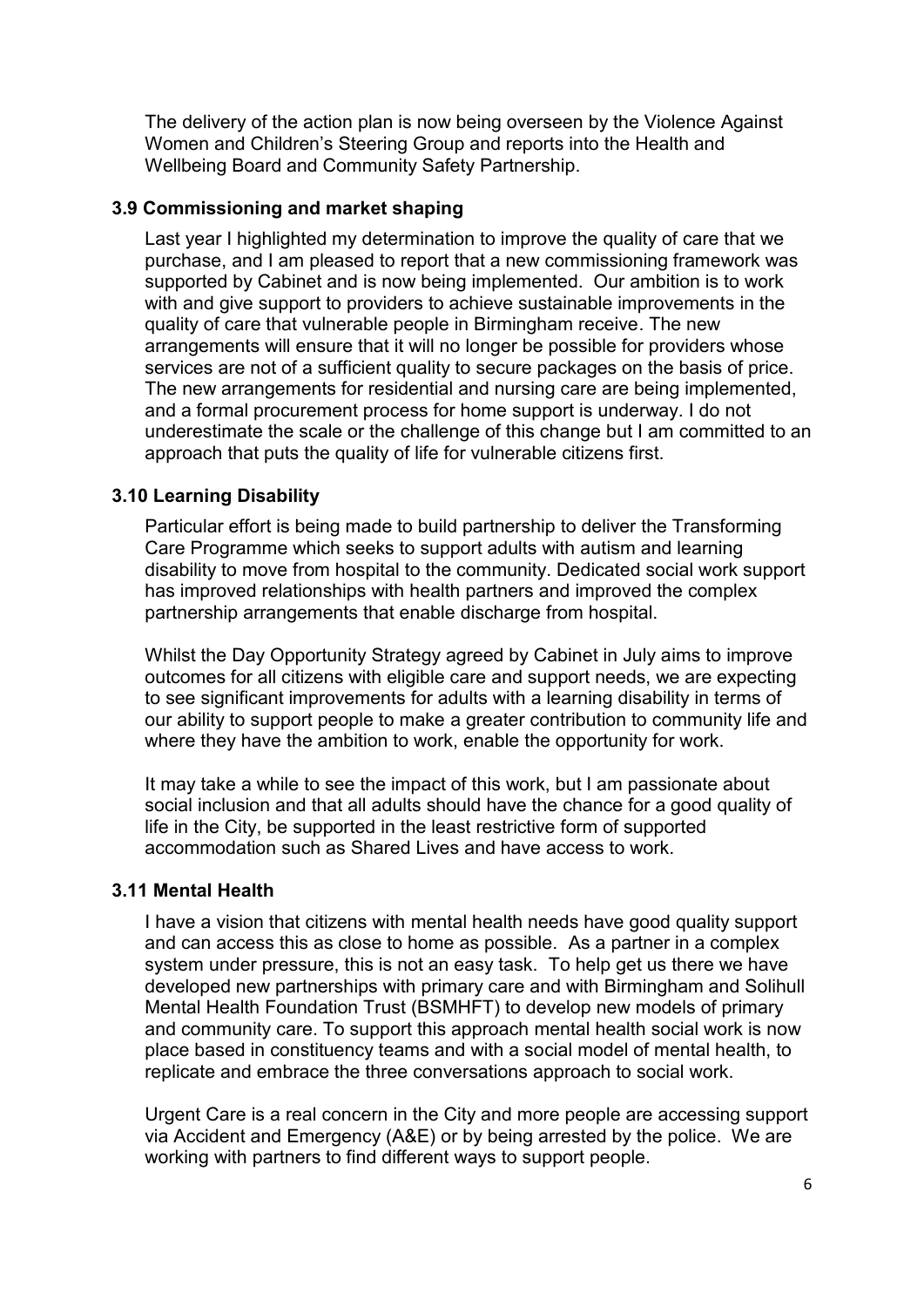## **4. UPDATE ON SOCIAL CARE AND HEALTH PERFORMANCE / SERVICE IMPROVEMENTS**

**4.1** I am pleased with the success that we have had in the implementation of the Adult Social Care and Health vision as the golden thread. Despite increased demand and a very challenging winter with pressures on our health partners, we have managed to maintain a steady flow of placements. We have taken active steps to support people to stay and live in the City, using direct payments to purchase their own care closer to home, and to leave hospital quickly. This has meant that we are making the best use of our budget. The challenge for Adult Social Care will be to continue to invest in new models of care to support people to stay at home, support the increasing numbers of citizens who require support and do so in line with the budget available.

The work on Early Intervention with partners is a key pillar of this for us, as finding better ways to work together to support Older Adults is crucial to ensure we make the best use of hospital care and that our community teams are as efficient and effective as possible.

A risk to this position is the increasing numbers of people in mental health crisis and for older adults we expect to see greater numbers of people requiring support through the winter months.

## **4.2 Day Opportunity Strategy**

This work deserves particular mention given the genuine transformation we expect to see on how we impact on outcomes for citizens. We know that we do not do enough to enable people to move away from our support or have the flexibility to provide more intensive support when it is needed. By changing our approach to provide a tiered model of support that is more personalised and provides options for support for work, we expect to tailor our services and those of our partners in the City to be more responsive to individual need and aspiration, without creating long term dependency.

## **4.3 Direct Payments**

Over the last 12 months there has been an increase in the number of citizens who are receiving a direct payment. In October 2017 there were 23.7% of eligible citizens in receipt of direct payments and in October 2018 it stands at 27.4%. We have working with citizens to develop and run training courses for staff and citizens including a very successful direct payment conference which was run by citizens. Alongside this we are working with social work teams to ensure that are confident in supporting citizens in taking up and using a direct payment.

## **4.4 Delays in Transfer of Care**

Delayed Transfers of Care has been a long standing challenge for the Health and Social Care system. I am pleased to report that steady progress is being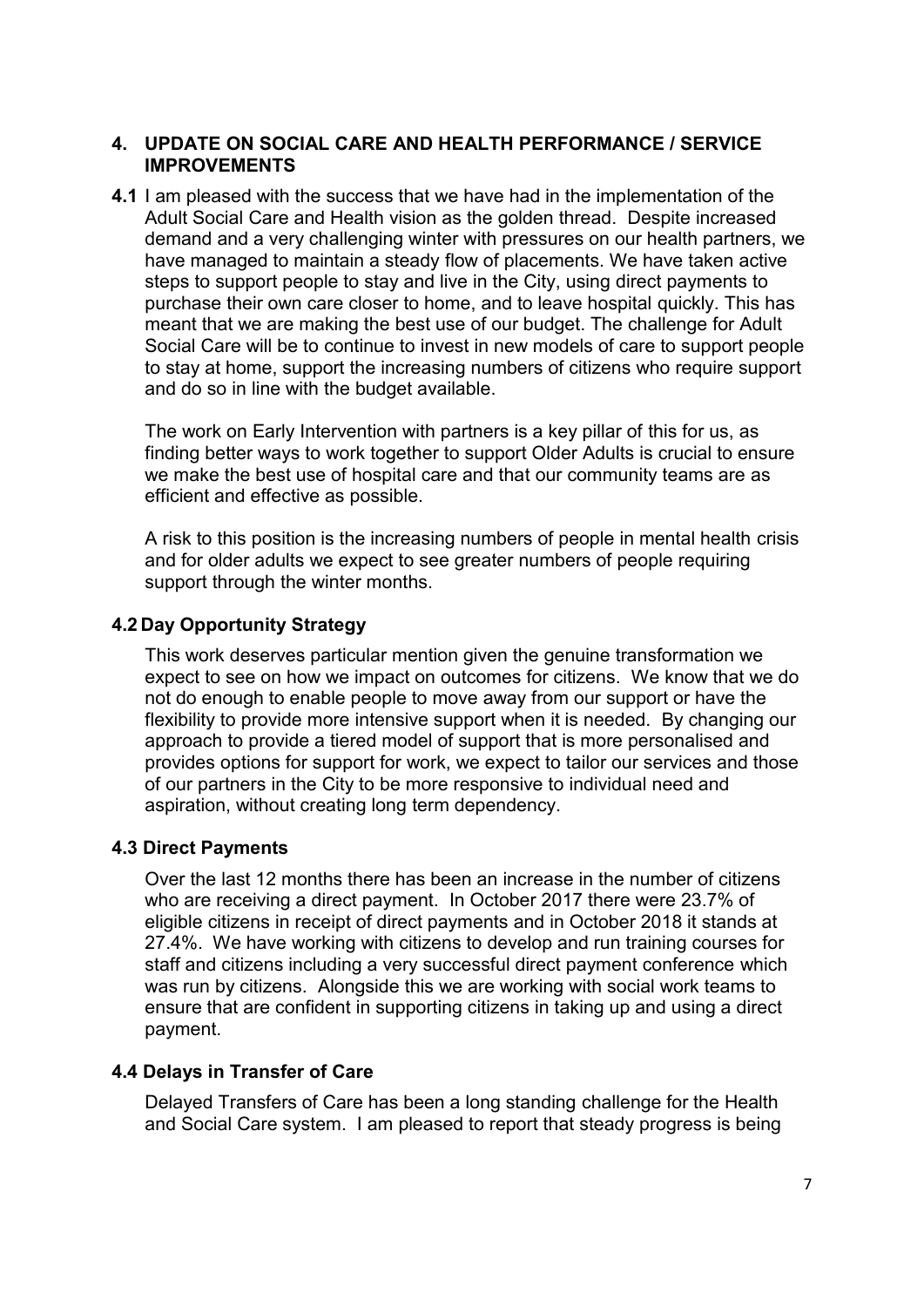made despite the significant pressures over winter period. The key steps taken were:

- Increased capacity of long term and interim beds specifically for use by people with complex care needs and dementia
- Expanding the Quick Discharge Service and reducing the time taken for discharge by up to 48 hours
- Extended the Home from Hospital service which provides low level support to aid people return home
- Implemented an integrated model at the hospital front door, resulting in better multidisciplinary working and an increase in the number of admissions avoided
- Increased social work capacity across the hospital sector especially over the winter months
- Invested in staffing and systems to better record and analyse data on delays resulting in more evidenced based decisions and actions

Together these steps contributed significantly in moving from 12.7 beds per day (daily average delays specifically beds per day per 100,000, 18+ population, Social Care only and Joint NHS and Social Care) in September 2017 to 9.3 beds per day in August 2018. July 2018 saw an historic low of 8.4 beds per day. However, we anticipate a challenging winter period ahead and are therefore firming up our plans manage extra demand over the period. We are making use of additional funding to embed the principles of Home First, invest in preventing hospital admissions and add capacity into the system. These actions are fully aligned to our long term work with partners to implement the recommendations of the Newton Diagnostic.

## **4.5 Quality of Care**

The proportion of clients receiving Residential, Nursing or Home Care or Care and Support (supported living) from a provider that is rated as Silver or Gold has showed an overall increase over the year. This follows on from the work done to introduce the Contract Framework. There is now a revised quality assurance framework in place. The key aims for the framework being to stabilise the market and attract high quality providers by incentivising high quality care provision in Birmingham. The performance measures for this area are new and therefore there we need to allow the system time to embed before properly evidencing the results of the work done in this area.

## **4.6 CQC**

At the start of the year the CQC (Care Quality Commission) carried out a local system review which focused on how well people move through the health and social care system. An Action Plan was written in order to address the recommendations made by CQC and this was submitted to DoH in June. Many of the actions fall under the Birmingham Ageing Well Programme and are being progressed via the 3 workstreams that have been created: Prevention, Early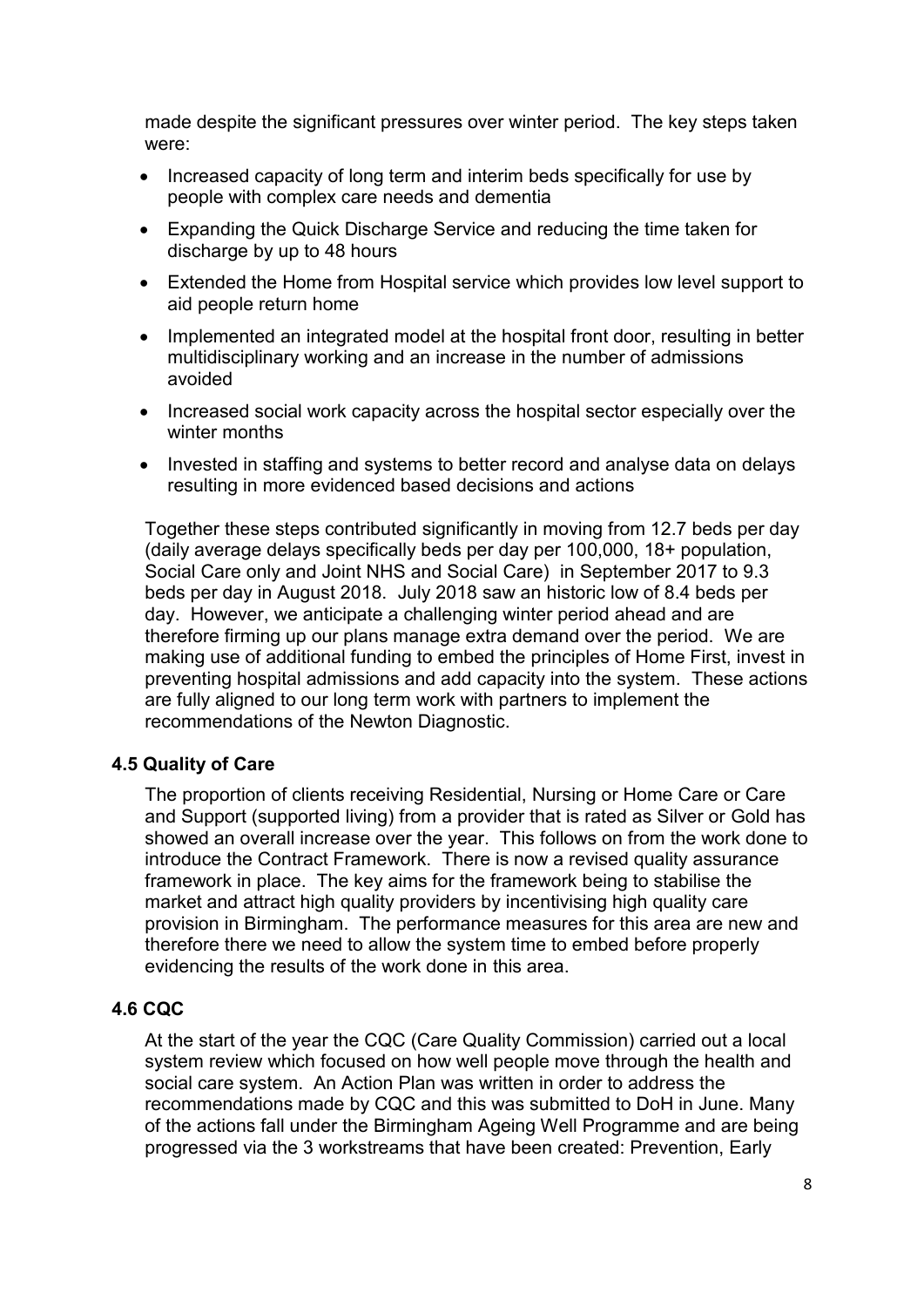Intervention and Ongoing Personalised support. These groups report directly to the Birmingham Older Person's Partnership Board. Significant progress has already been made against the plan, which is summarised in Section 4.1 of this report.

# **5. UPDATE ON KEY BUDGET ISSUES / KEY FUTURE BUDGET ISSUES**

## **5.1 2018/19**

The total budget in 2018/19 for the portfolio is £336.1m. Within this allocation we have to deliver a substantial amount of savings; benefits and efficiencies internally as well as through corporate initiatives.

- 59% of the net total budget is allocated to external packages of care.
- 9% is spent on specialist care services.
- 11% is spent on assessment and support planning (Social Work).
- 7% of the budget is spent on Supporting People.
- 14% is spent on commissioning and other services.

The council budget for 2018/19 has provided additional funding for adult social care, as set out in the financial plan. However, like other local authorities nationally we are facing real pressures in the increasing number of people requiring care and support.

The Directorate is working to implement the Adult Social Care and Health Improvement and Business Plan 2017-2021. As well as ensuring that Birmingham is seen as a great place to grow old in; this programme will deliver the savings included in the Council Plan and Budget.

The projected budget position as at Period 6 for Adult Social Care is a small underspend arising from management review of spending. Indications are that the underspending may increase but there continues to be significant risks facing the Directorate from pressures on the health and care system, including independent providers. Some of these risks are being mitigated by iBCF funding which is also being used to drive a number of the improvements.

## **6. Challenges and Closing Summary**

I am aware we have to improve our offer to our citizens so the services provided are fit for purpose and meet the needs and expectations of our citizens.

Demands for services are outstripping the resources we have available to meet the service need. Collectively with our partners we have to continue to shift the focus on improving outcomes and preventing demand; through maximising the impact of prevention and early intervention.

We continue to have challenging times ahead of us and I welcomed the Local Government Association starting the debate and conversation regarding Adult Social Care funding. The Government recognises the underfunding but continues to put sticking plasters through short term funding fixes. It really is time that adult social care was properly funded so we can become more innovative in